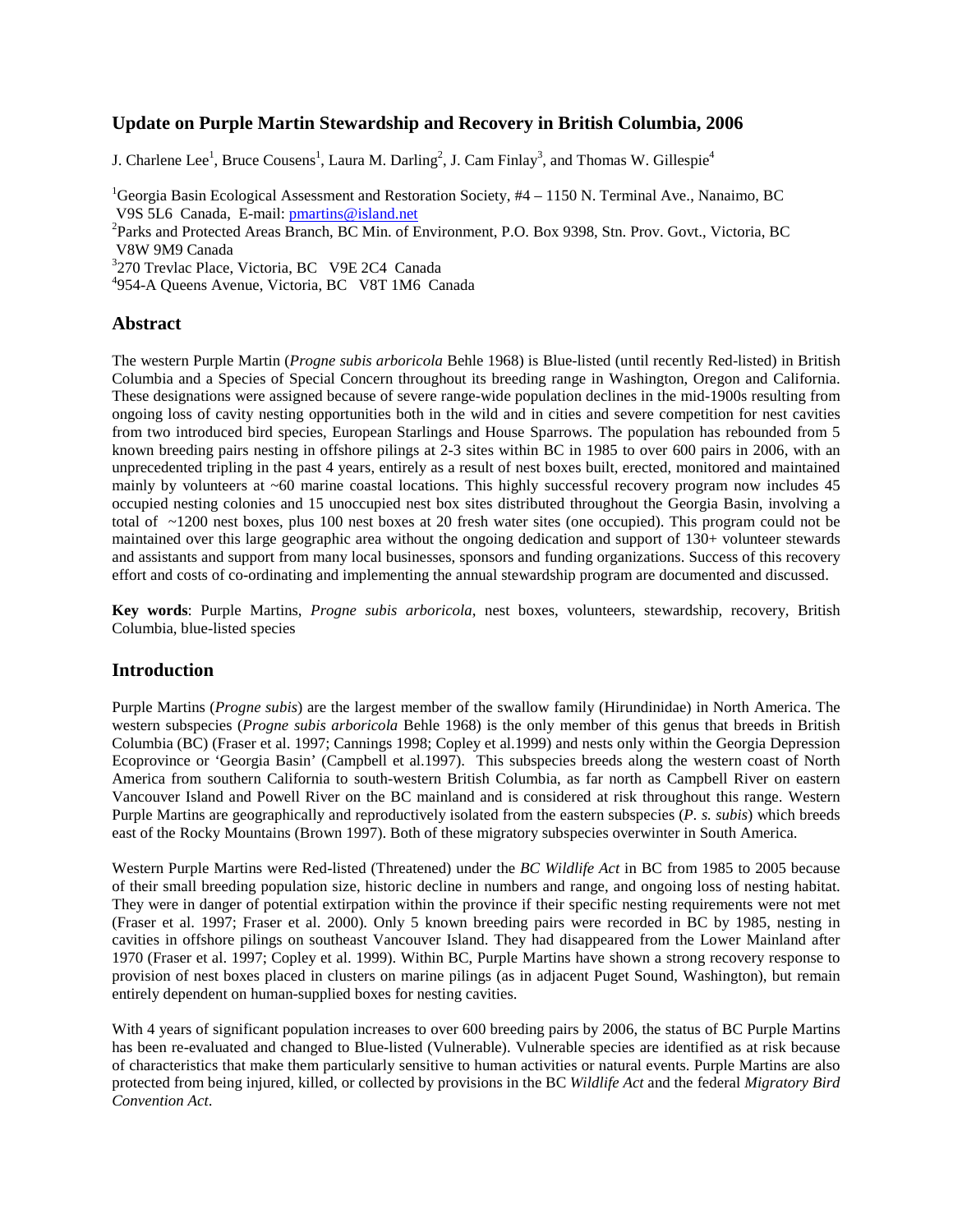In BC Purple Martins once nested in loose colonies in cavities in old trees and snags in lowland areas throughout the Georgia Basin as far north as Campbell River, the documented historic northern limit of the breeding range in BC. These colonies were either in open treed areas with little undergrowth, such as recently burned areas, or bordering freshwater, harbours or estuaries (Campbell et al. 1997; Fraser et al. 1997; Copley et al. 1999). This traditional nesting habitat in BC may have been gradually disappearing for well over a century as logging activities, agricultural land clearing and urban development continued along coastal areas. Forest fire suppression has also played a role in reducing open stands of fire-killed snags. Purple Martins also experienced competition for remaining nest cavities from two introduced bird species, European Starlings and House Sparrows.

A volunteer nest box program was started in 1985 to re-establish nesting habitat for the last few Purple Martins remaining in the Georgia Basin. The first record of Purple Martins nesting in a human-supplied box was at Cowichan Bay in 1985 (Plath 1994; Copley et al. 1999). Once Purple Martins were observed using the boxes here and at a few locations in the Victoria area, and the population numbers started to increase, nest boxes were placed at coastal sites throughout the Strait of Georgia.

Purple Martin numbers increased slowly but steadily since 1985 as a result of these nest boxes built, installed and maintained by as many as 130 volunteers at an increasing number of marine coastal locations. In addition, good weather conditions throughout the breeding season between 2003 and 2006 have resulted in a tripling of the Purple Martin population in BC from about 200 to over 600 nesting pairs.

In the early 2000s this program was expanded and renamed the BC Purple Martin Stewardship and Recovery Program. This program includes long term stewardship of colony sites, scientific monitoring and adaptive management, banding and band re-sight studies, and public awareness and education components (Cousens et al. 2005).

# **Methods**

In 1985, the first nest boxes for Purple Martins were made and installed at Cowichan Bay where a few Purple Martins were observed nesting in cavities in offshore pilings (Fraser et al. 1997). By the mid-late 1980s about 60 nest boxes were installed at 4 marine piling sites on southern Vancouver Island and were monitored on a casual basis by a few dedicated volunteer naturalists. Other piling sites on southern Vancouver Island were also casually monitored for Purple Martin activity.

A major effort to re-establish Purple Martins in BC began in the 1990s and about 530 single nest boxes were installed at about 20 locations on southern and eastern Vancouver Island as far north as Campbell River, the Sunshine Coast, and BC Lower Mainland (Plath 1994; Copley et al. 1999). Nest boxes were placed primarily at marine piling sites, where Purple Martins were reported to have nested previously. A nest monitoring and nestling banding program was also initiated in 1996 to investigate dispersal and recruitment range, population mixing, survival, and nesting success and productivity (Darling et al. 2005; Darling et al. in prep.). The efforts of 30-40 volunteers were co-ordinated by several BC provincial government personnel. Volunteers made, installed, and maintained nest boxes as well as monitored colony sites for Purple Martins activity, checked nest boxes, and banded nestlings (Walters et al. 1990; J.C. Finlay, pers. obs.).

In 2000-2001, the BC provincial government funded the construction and installation of about 500 additional boxes at new and existing colony sites, which doubled the number of boxes and sites available for Purple Martins. This initiative was started after a 4-year nestling banding study showed that the BC Purple Martin population was genetically well mixed. There was no apparent risk of causing localized inbreeding, and nesting success in boxes was promising (J.C. Finlay, unpublished data; Darling et al. 2005; Darling et al. in prep.).

In 2002, Georgia Basin Ecological Assessment and Restoration Society took on the overall project coordination and management for continuation of the BC Purple Martin Nest Box Stewardship and Recovery Program and an annual monitoring and maintenance regime was initiated (Cousens et al. 2005). The nest monitoring and nestling banding program initiated in 1996 (Darling et al. 2005) was continued and expanded as the population increased. A public awareness and education program was started in 2003.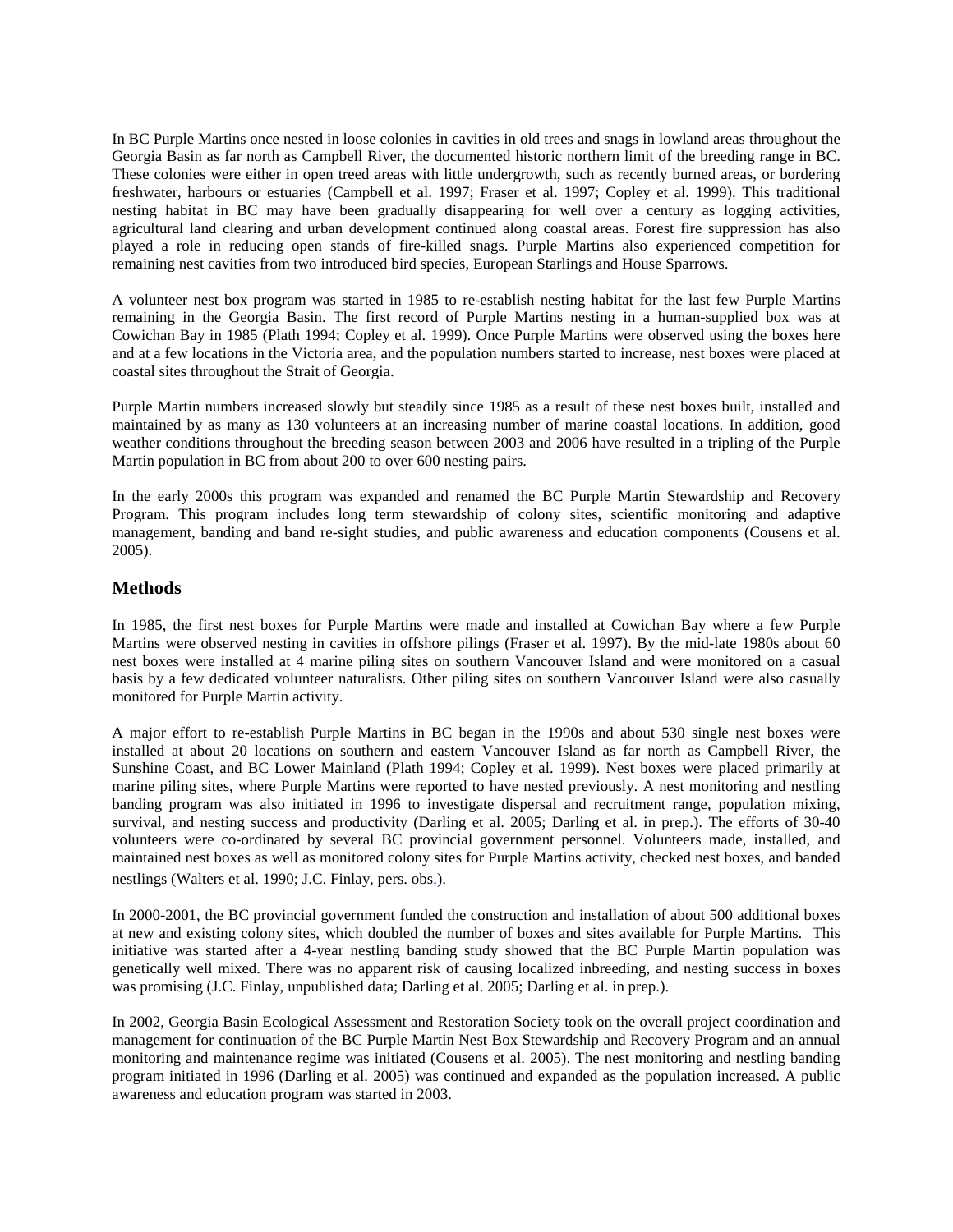By the end of 2003, there were about 1100 nest boxes distributed at 52 sites around the Georgia Basin. Seven new nest box sites were established - 5 between Nanaimo and Courtenay to further facilitate recolonization of the northern portion of Georgia Basin, and 2 south of Nanaimo. Nest boxes were also installed at small existing colonies that were in need of expansion and where boxes were missing or in need of repair. Approximately 70 volunteers helped a Project Coordinator and 2 Summer Students make and install boxes, monitor and maintain colony sites, collect productivity data and band nestlings.

In 2005 and 2006, when the capacity of the 12-15 largest colonies was reached and colonization of adjacent unoccupied marine sites was occurring, nest boxes were installed at suitable remaining historic and freshwater sites on Vancouver Island and the BC Lower Mainland.

By 2006, over 1200 nest boxes were distributed at 60 marine coastal sites and 100 boxes were installed at 20 freshwater locations. Approximately 130 volunteers were involved in the Recovery Program and helped a Project Coordinator, Program Administrator and 2 Summer Students monitor and maintain colony sites, collect productivity data, and band nestlings.

# **Objectives**

The objectives of the BC Purple Martin Stewardship and Recovery Program, developed co-operatively through the international Western Purple Martin Working Group (WPMWG), are to build the BC population of Purple Martins to a minimum of 800 breeding pairs by 2010. Longer term objectives are to re-introduce a significant portion of this population to original or equivalent nesting cavity situations in the wild and to re-develop as far as practical a sustainable wild-nesting population.

#### **Results**

#### **Purple Martin Population Recovery**

The first record of western Purple Martins nesting in a human made nest boxes in BC was in 1985 at Cowichan Bay where the first nest boxes were installed (Copley et al. 1999). By the end of the 1980s, low numbers of Purple



 **Figure 1. Active (square) and inactive (circle) Figure 2. Active (square) and inactive (circle) Purple Martin nest box and natural cavity Purple Martin nest box sites by 1999. sites by 1989.**

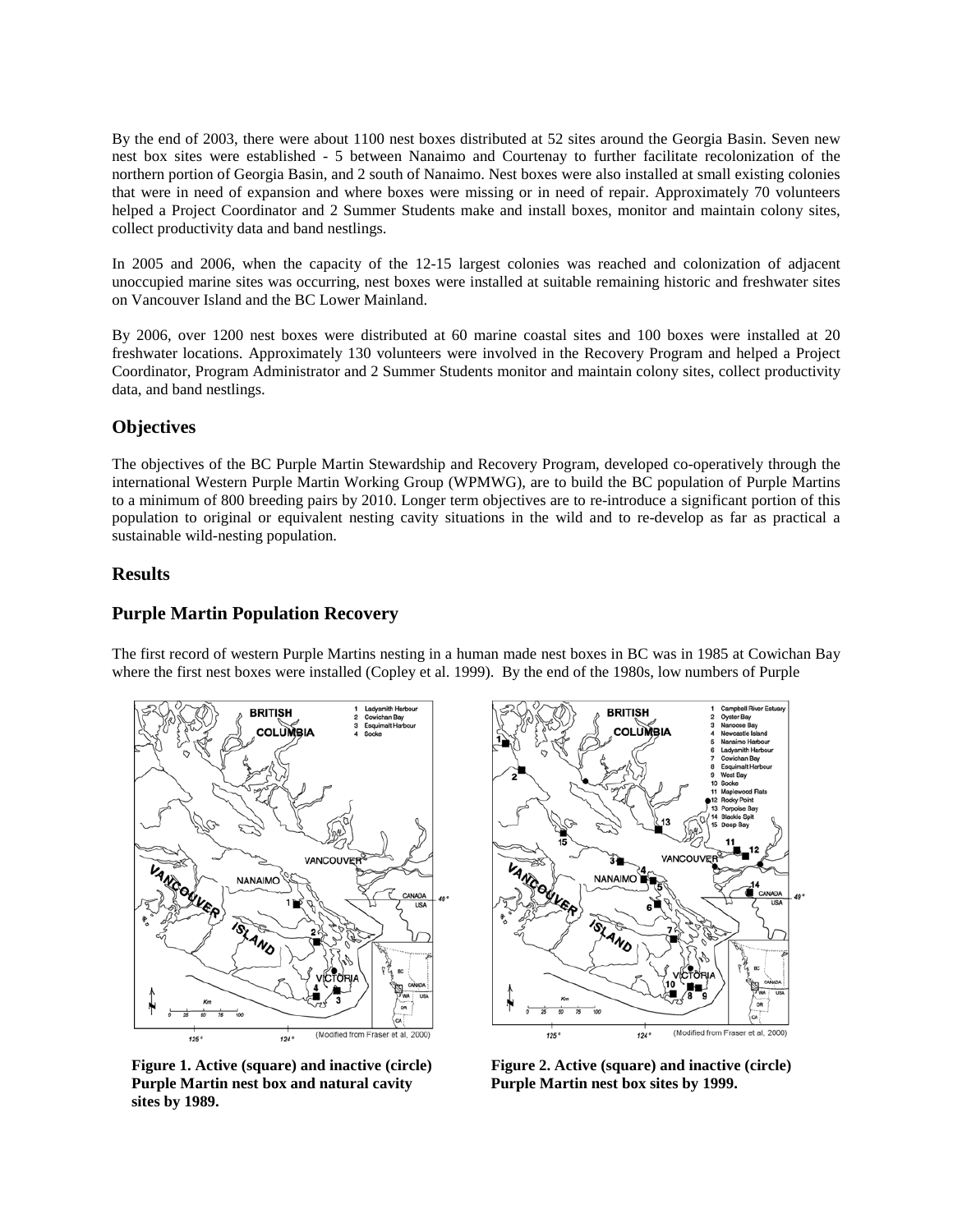Martins were observed nesting in nest boxes at Cowichan Bay (6 pairs) and in pilings at Ladysmith Harbour (3 pairs) and Sooke Harbour (1 pair), and in port holes in decommissioned ships at Esquimalt (6 pairs) (Fig. 1).

The BC Purple Martin population increased slowly through the 1990s and by 1999, there were 175 pairs nesting at 15 colony sites (Fig. 2). The two largest colonies were at Esquimalt (36 pairs) and Cowichan Bay (35 pairs) on Vancouver Island. Medium-sized colonies at Newcastle Island, Ladysmith, and West Bay on Vancouver Island and Maplewood Flats in North Vancouver had between 15 and 25 breeding pairs. The remaining active sites had 6 pairs or less.

Nestling banding studies undertaken since 1996 showed that the BC Purple Martin population was genetically well mixed due to the wide dispersal of returning recruits among colony sites throughout the Georgia Basin area, and that Purple Martins were nesting successfully in boxes (J.C. Finlay, unpublished data; Darling et al. 2005). Therefore, placing additional nest boxes at established and potential new colony sites could prove beneficial to the recovery of the entire BC population. As a result, additional boxes were installed at new and existing colony sites throughout the Georgia Basin in 2000-2001.

The BC Purple Martin population continued to grow in 2000 and 2001 but decreased slightly in 2002 (Fig. 5) likely due to cool, damp weather conditions and subsequent reduction in flying insect availability during the breeding season resulting in reduced fledgling production. In 2003, the Purple Martin population rebounded slightly to over 200 breeding pairs nesting at 18 of the available 52 nest box sites (Cousens et al 2005). The three largest colonies were at Ladysmith (36 pairs), Esquimalt (32 pairs) and Maplewood Flats (29 pairs). Medium-sized colonies at Newcastle Island, Cowichan Bay, West Bay and Porpoise Bay on the Sechelt Peninsula had between 15 and 20 pairs. As in 1999, the majority of active sites had 6 breeding pairs or less. About 720 young were produced of which 697 were banded. A total of 91 leg bands from previous years were read, including several from Puget Sound.

In 2006, over 600 breeding pairs occupied 45 marine and 1 freshwater colony sites (Fig. 3 & 4). The BC Purple Martin population tripled between 2003 and 2006, which is unprecedented in the 20-year history of the BC recovery effort (Fig. 5). This was likely due to a surplus of available predator and starling resistant nest boxes and good weather conditions during both the spring and summer, with an abundant supply of flying insects on which Purple Martins feed. A total of 27 new colonies were started since 2003, 15 of which were newly occupied in 2006.



**Fig. 3. Active (square) and inactive (circle) Purple Martin nest box colonies by 2006.**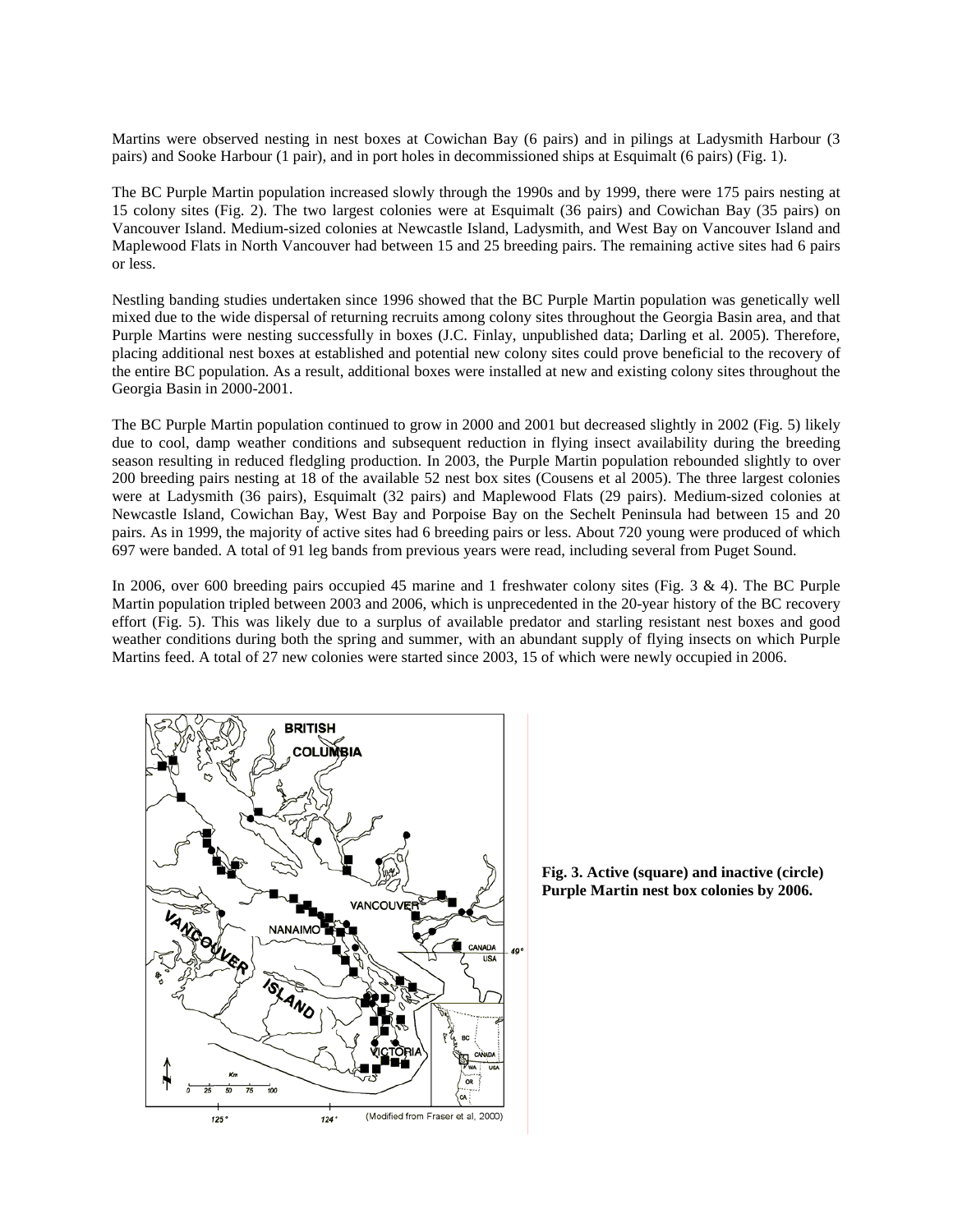The five largest colonies in 2006 were Ladysmith (66 pairs), Maplewood Flats (66 pairs), Cowichan Bay (55 pairs), Esquimalt (45 pairs) and Porpoise Bay (40 pairs). There were 8 medium-sized colonies with 15-30 pairs and about 40 % of the colonies had 6 pairs or less. At least 1620 young were produced in 2006, of which 1272 were banded. A total of 300 bands were read from previous years and at least 22 were seen from Puget Sound.



**Fig. 4. BC Purple Martin active and inactive marine and freshwater colonies and nest box sites.**



**Fig 5. BC Purple Martin annual abundance.** 

# **Stewardship**

As the western Purple Martin is completely dependent on humans for its nesting sites in BC, colonies must be monitored and maintained to ensure the survival of this population. Maintenance involves cleaning and repairing boxes annually where required and removing any nests of introduced species such as European Starlings and House Sparrows. An example of this was seen at the West Bay site in Victoria where House Sparrows had filled half the available nest boxes and the number of Purple Martin pairs nesting there had declined accordingly. When these nests were repeatedly removed, the number of nesting pairs of Purple Martins began to increase.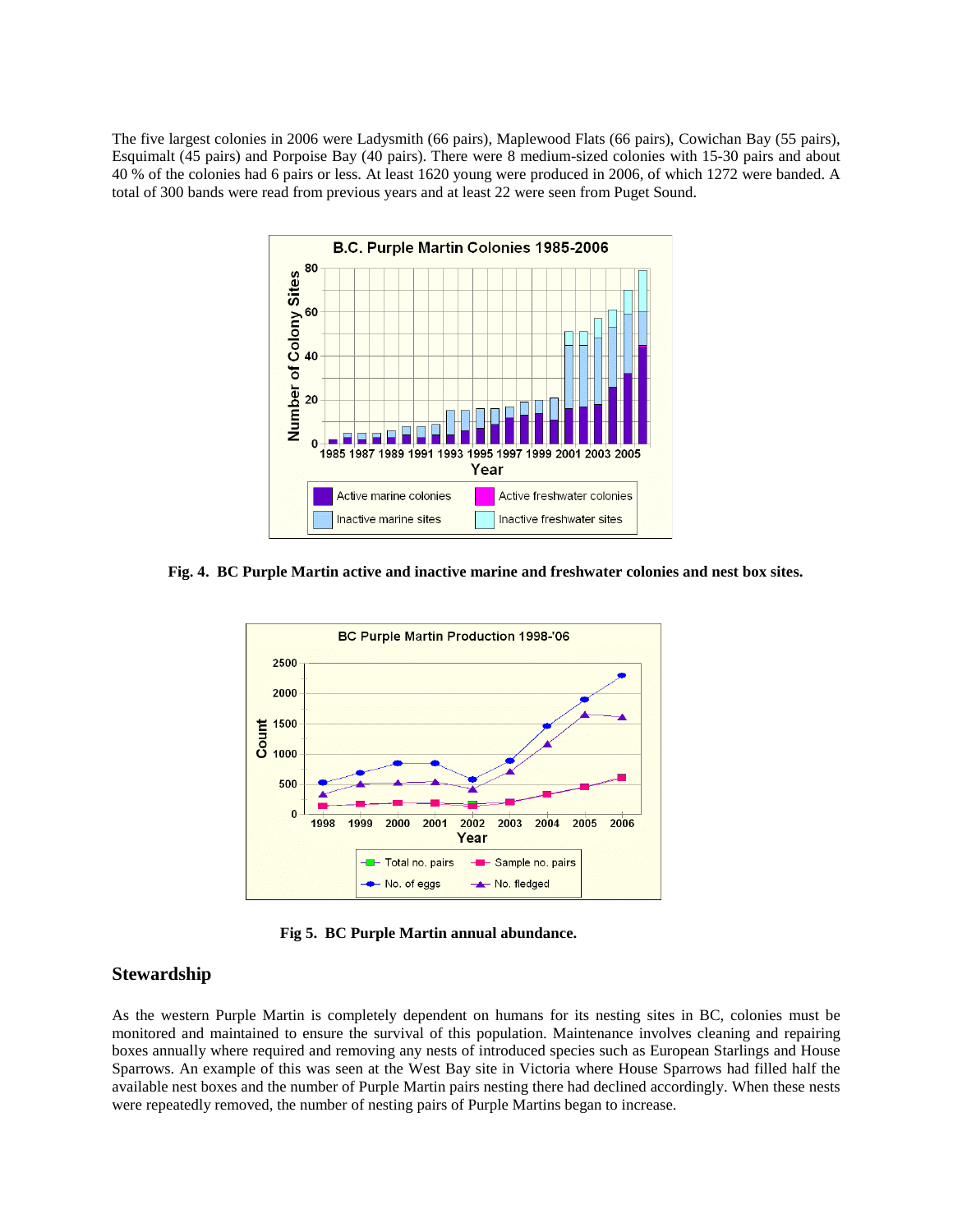When European Starlings and House Sparrows are present at colony sites special measures are needed. The impact of starlings can be controlled by the use of rectangular, oval, or crescent shaped box entrances with a width of 2 3/4– 3˝ (7–7.6 cm) and height of 1 3/16˝ (3 cm). Where House Sparrows are present, entrances should be plugged after the martins' nesting season (mid-September) and opened again just before the martins arrive in spring (early to late April depending on latitude and weather). At previously unoccupied sites the nest boxes should be opened about a month later, in mid May. Removal of starling and especially House Sparrow nests during the early nesting season (prior to egg laying) may also be needed. However, martins at well-established colonies have proven capable of evicting starlings as colonies become full and taking over their nests or claiming and re-using them immediately after the starling young fledge. Therefore, removal of starling nests early in the season may simply delay nesting if t[he starlings re-use the cavity, preventin](http://www.georgiabasin.ca/puma.htm)g this time series of events from occurring. (Nest box plans are available at <http://www.georgiabasin.ca/puma.htm>)

Nest boxes require replacement as they deteriorate over time. At Cowichan Bay, nest boxes had not been cleaned for some years, and decaying and missing nest boxes had not been replaced. The colony size had decreased from 35 to 21 nesting pairs in about 5 years, mainly due to a lack of nest box maintenance. After a majority of the boxes were cleaned out and repaired or replaced in the fall of 2003 and later years, the number of nesting pairs increased to 31 in 2004, 45 in 2005, and 55 in 2006.

Some colonies have been established on pilings left over from commercial activities in harbours and estuaries in the early 1900s. These old pilings are no longer maintained and are rotting and falling down, as occurred at the Nanaimo River estuary site several times since 2003. At this site two steel pilings were added in 2004 in conjunction with other piling replacement activities in the estuary. The possibility of moving active martin colonies from deteriorating pilings to adjacent marina and wharf sites is currently being tried at several locations.

# **Scientific Monitoring and Adaptive Management**

Ongoing annual nest box inspection and nestling banding provides reliable abundance and productivity data as well as recruitment and dispersal information. To date, 7100 nestlings have been banded and over 1000 bands have been read. The information gathered from the nest box inspections and nestling banding is needed to ensure that the BC Purple Martin population continues to respond to the current nest box recovery approach, and that adaptive management can be applied to the recovery program. This information is also essential to understand variations in population abundance and growth rate over time, such as occurred with the apparently adverse weather-related stalling of BC population growth and new nest box site colonization during the 2000–2002 period.

#### **Public awareness and education**

Ongoing public awareness and education programs are essential to publicise the vulnerable nature of the Purple Martin population in BC and the current success of the nest box program. These programs are also necessary to sustain the enthusiasm and interest of naturalists and the general public, and to encourage the participation of sponsors and volunteers in the nest box program. Interpretative signs, video 'nest-cam' displays, program brochures, newspaper articles, a program newsletter, presentations, table displays and open houses have all contributed to public awareness and education.

# **Program Costs – Financial and In Kind Support**

The costs of co-ordinating and implementing the annual stewardship and monitoring program throughout the Georgia Basin have increased substantially over time as the number of colony sites has increased and their geographic distribution has expanded. In the late 1980s a few dedicated naturalists contributed an estimated \$2-5000 annually in time and materials. By 2006 the stewardship program involved 130 volunteers who contributed 3200 hours from April to September. Financial sponsors contributed \$35,000 and the value of volunteer labour and donated materials and supplies totalled \$40,000.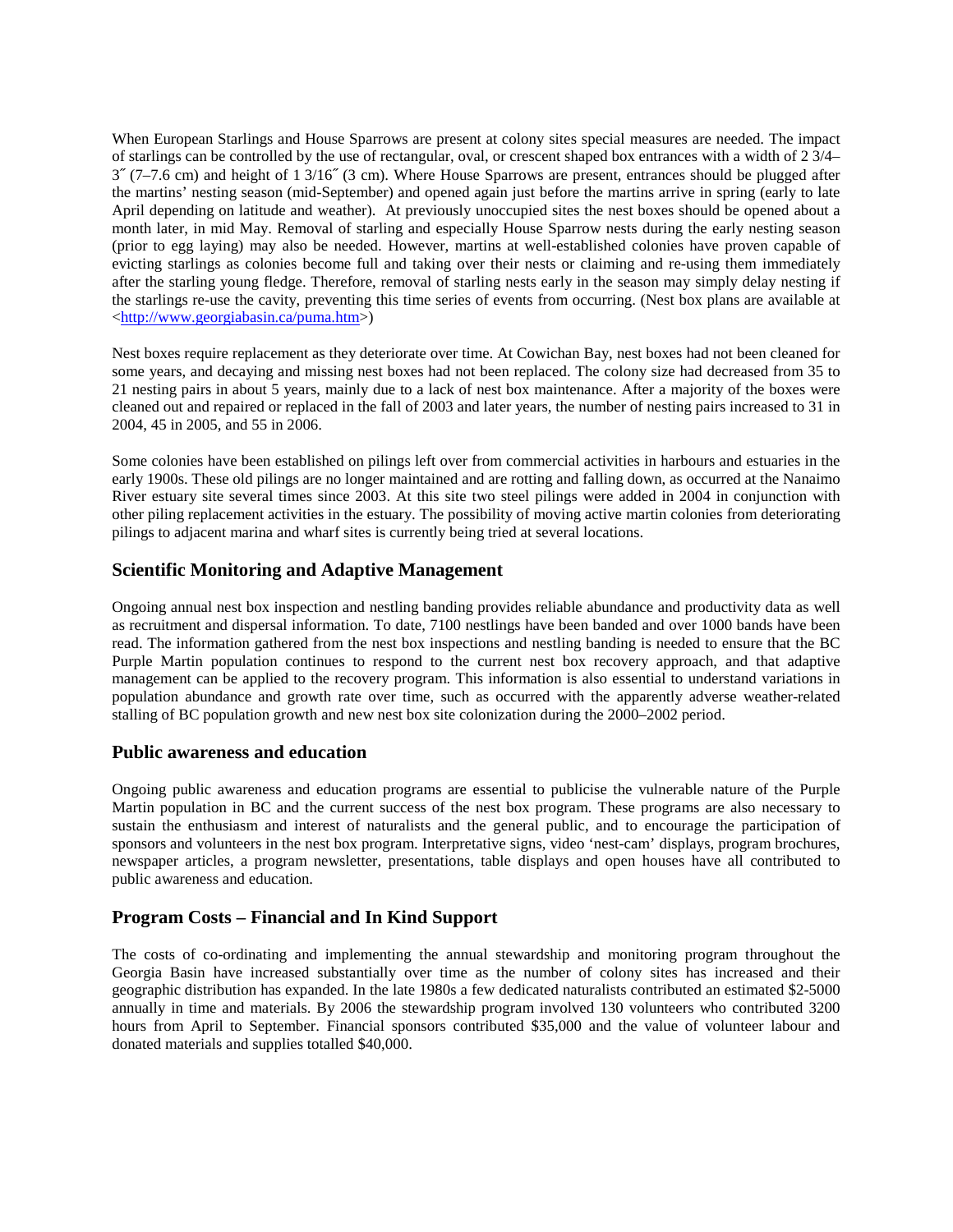# **Sustaining Volunteer Involvement**

While financial support for the Project Coordinator, Student Assistants, and travel costs are essential for sustaining the BC Purple Martin Stewardship and Recovery Program, motivating and maintaining the interest of volunteers is critical. There is an ongoing process of natural attrition due to human aging (many of our stewards and volunteers are seniors), other competing interests, and lack of positive feedback that can continually erode the level of volunteer involvement and support. Ongoing communication between the Project Coordinator and Site Stewards through personal contacts, site visits, and the use of phone, email, and fax is required to assist the stewards in their site monitoring and maintenance tasks. This contact also conveys appreciation and helps them become better informed. Regular communications and reminder notices, a program newsletter, and volunteer appreciation awards, all initiated in 2003, as well as the distribution of brochures about the program all contribute to maintaining volunteer interest and motivation. The introduction of a program t-shirt in 2005 was also well received by the volunteers. The significant increase of martin numbers at active colonies and the colonization of 27 previously inactive sites in the last 4 years has also rekindled and sustained volunteer enthusiasm and participation throughout the Georgia Basin area.

# **Conclusions**

The use of a co-ordinated volunteer recovery program and nest boxes installed at marine coastal areas throughout the Georgia Basin area have proven to be a successful management approach to bring Purple Martins back from the brink of extirpation in BC. Continued population growth is anticipated over the next few years with an adequate supply of available marine and freshwater nest boxes assuming continued favourable levels of nesting success and survival. However, nesting success, productivity, and natural mortality rates of Purple Martins (and other obligate aerial insectivores in the swallow family) are closely linked to the occurrence of adverse weather conditions. Extended periods of adverse weather conditions can limit their flying insect food supply and can cause food shortages or starvation during the breeding season and during migration and overwintering in South America. Therefore, annual variation in population growth rate is likely to continue, and temporary declines in overall abundance may occur.

Continued monitoring of nest boxes will be necessary to document annual abundance, nesting success and productivity. This information will help us to better understand the population dynamics of this subspecies near its northern range limit, to explain future fluctuations in abundance and population growth, and to allow for adaptive management of the recovery program. More years of monitoring are required to determine whether this management approach will work equally well in re-introducing Purple Martins to freshwater sites and then into cavities in snags at freshwater locations.

A small paid staff and modest funds for travel and material expenses are essential to successfully coordinate and maintain this substantial volunteer recovery program over a large geographic area such as the Georgia Basin.

# **Acknowledgements**

We would like to thank the following agencies and organizations for their valued contributions and ongoing support of the BC Purple Martin Stewardship and Recovery Program. Without their participation the program would not proceed. In 2006, Environment Canada EcoAction and Human Resources Development Canada Summer Career Placement Program provided significant financial support to the Recovery Program. Additional financial and/or in kind support was provided by BC Hydro, Coastal Community Credit Union, Catalyst Paper, Habitat Conservation Trust Fund's Public Conservation Assistance Fund, James L. Baillie Memorial Fund of Bird Studies Canada, Ladysmith Maritime Society, TD Friends of the Environment Foundation, local businesses and many volunteers. Thank you as well to all the dedicated volunteers, past and present. Your efforts, observations, dedication, time commitments and nest box building skills have made this program the success that it is.

# **References**

Behle, W.H. 1968. A new race of the Purple Martin from Utah. *Condor* **70**:166–169.